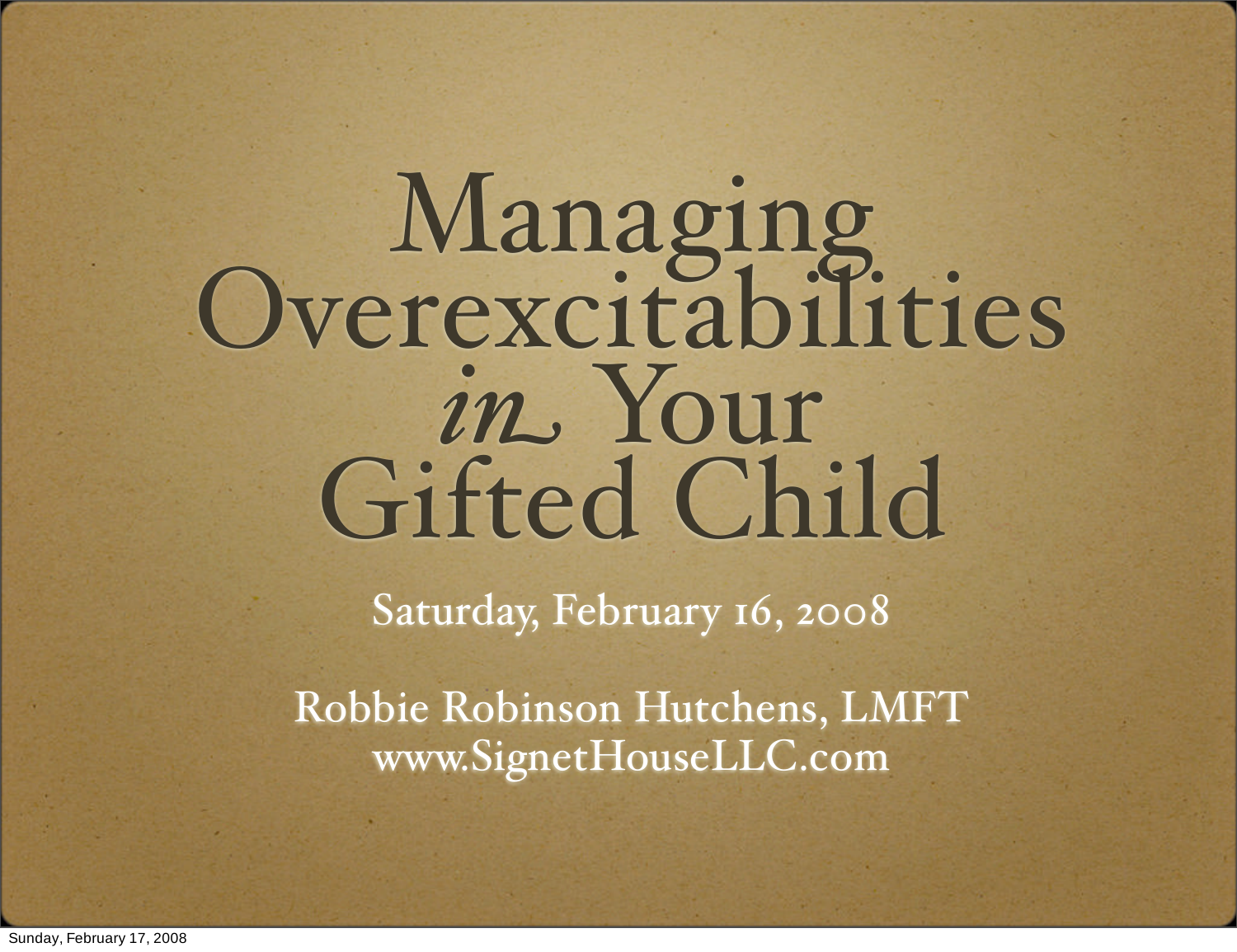"When I approach a child, he inspires me in two sentiments: Tenderness for what he is, and respect for what he may become."

Louis Pasteur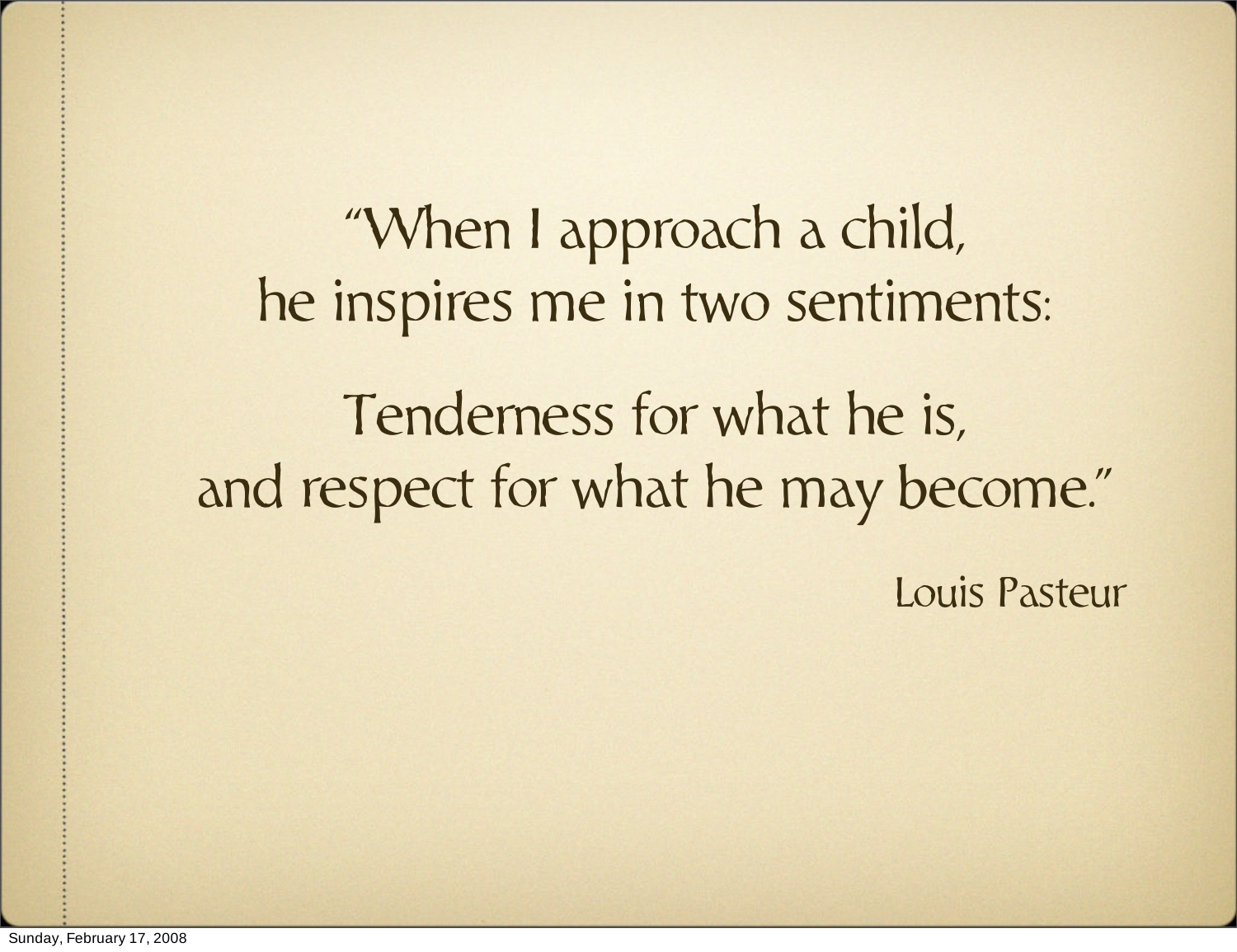## Dabrowski's Theory *of* Positive Disintegration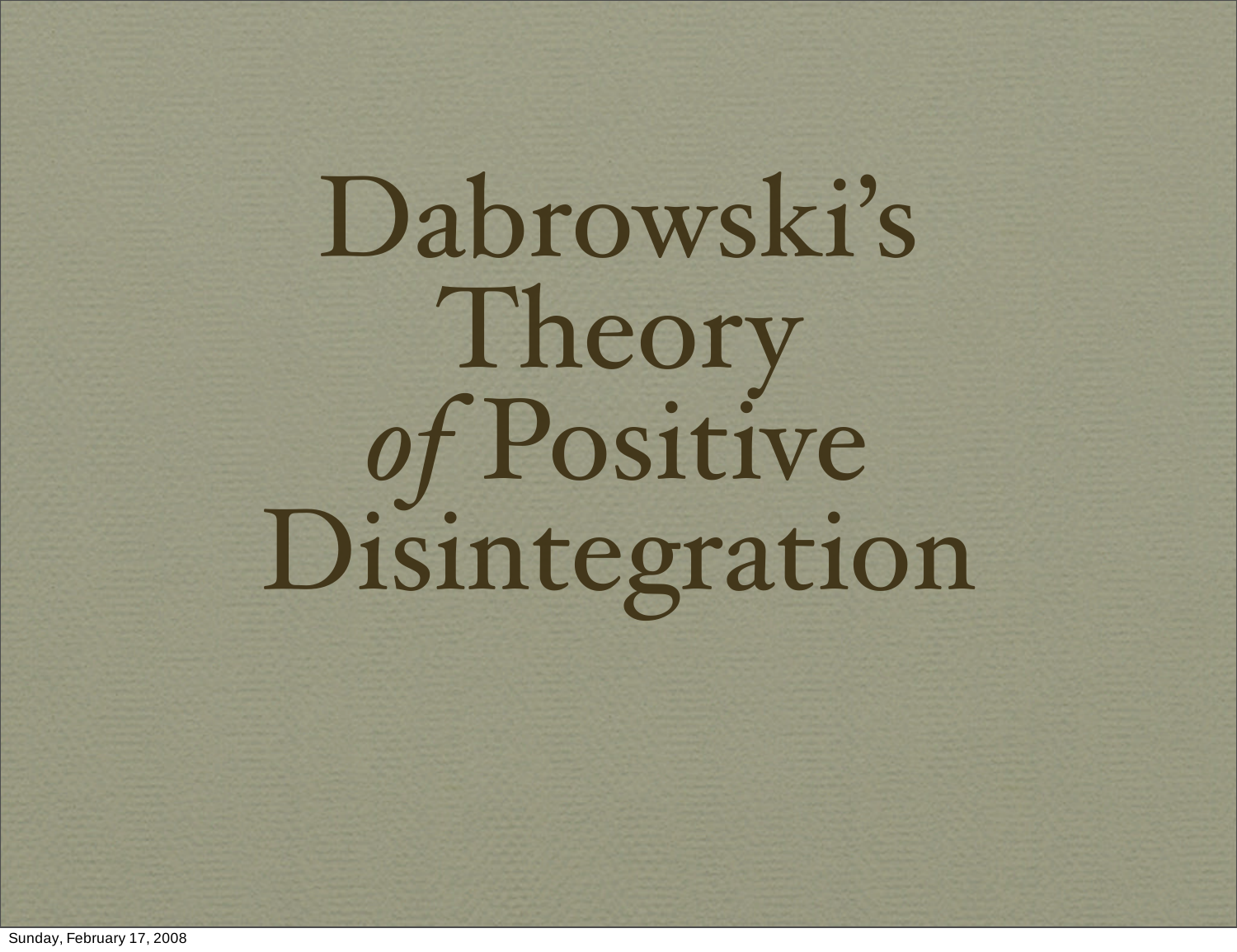"Developmental potential is defined as a genetic endowment of traits which determine what level of moral development a person may reach under optimal conditions.... He theorized during times of great stress or crisis that individuals highest in emotional intensity would suffer a more pronounced kind of pain than those of normal temperament.

 "This pain leads to a *positive disintegration* of one's current developmental level to ascend to a higher level of moral functioning. Those with the most intense feelings (shame, guilt, differentness/inadequacy, inner conflict) could reach the highest level of development."

--Elizabeth Mika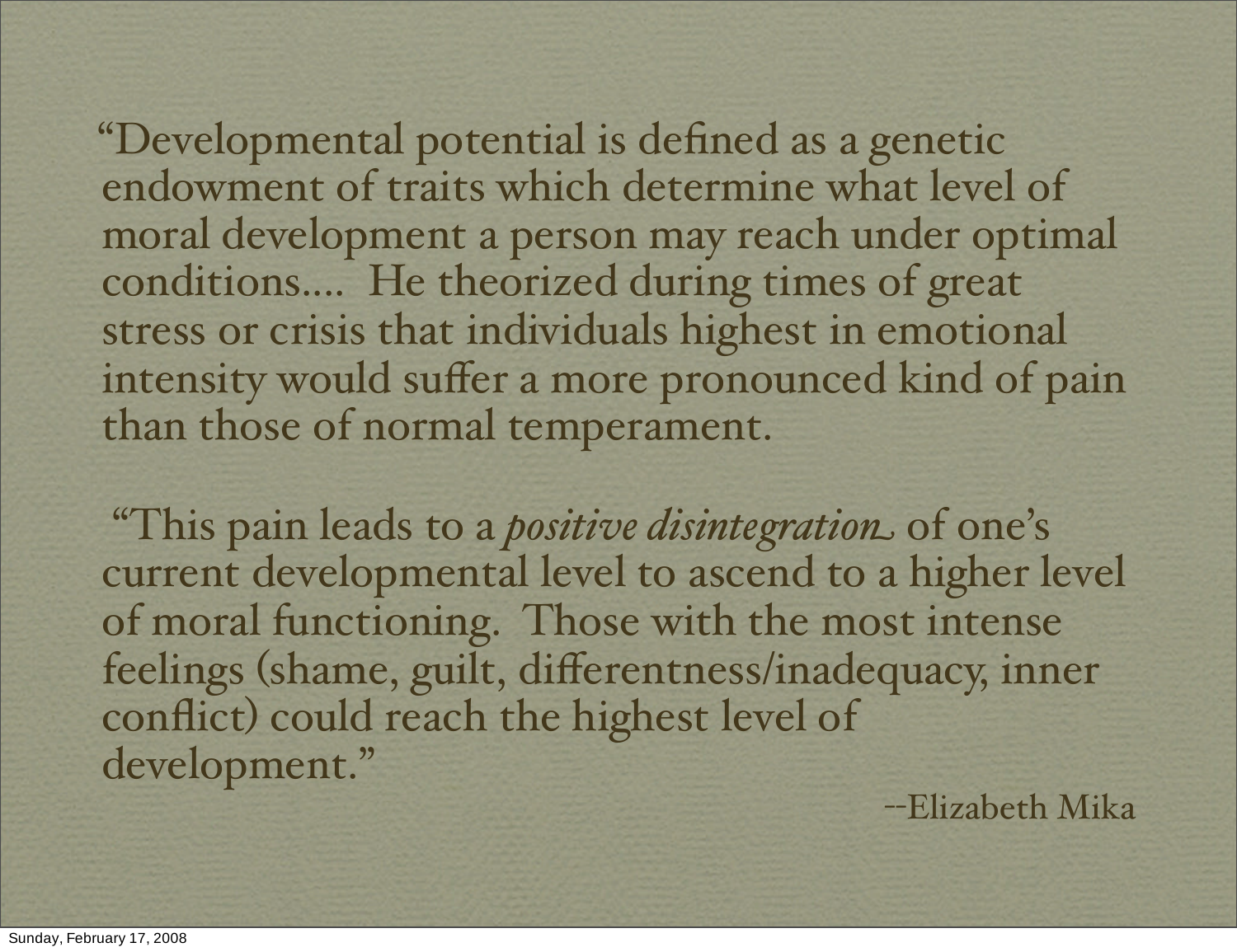#### High Developmental Potential Special abilities (Creativity, Intelligence) Overexcitability (Inborn heightened abilities to receive and respond to stimuli) Self-determination (Ability to overcome environmental influences and personality type in order to pursue one's ideals)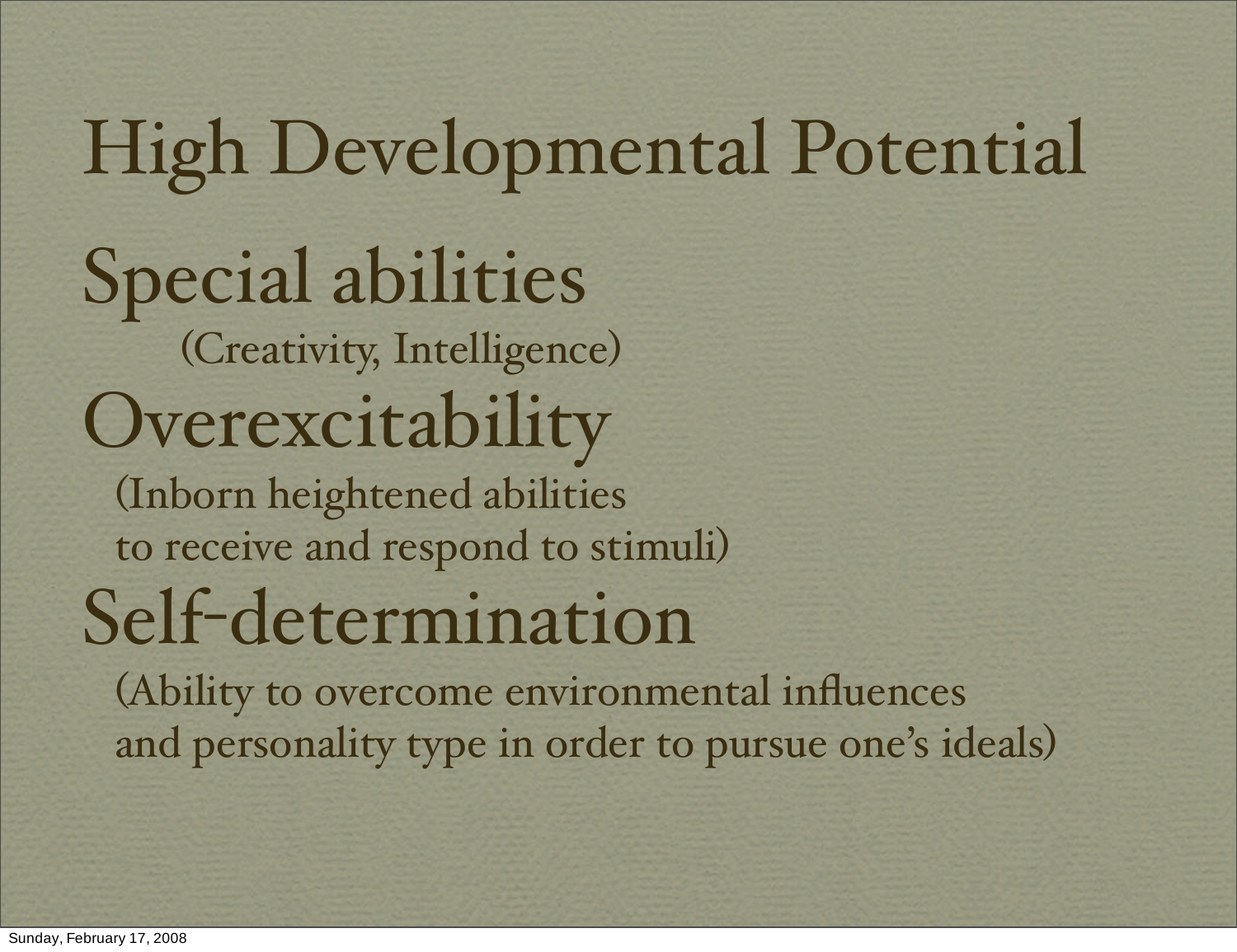#### The Path to Potential

Disquietude with Oneself Dissatisfaction with Oneself Positive Maladjustment Subject/Object in Oneself Self-Awareness & Self-Control Education of Oneself & Autopsychotherapy Authentism • Responsibility for Self/Others Disposing & Directing Center Personality Ideal Empathy • Inner Psychic Transformation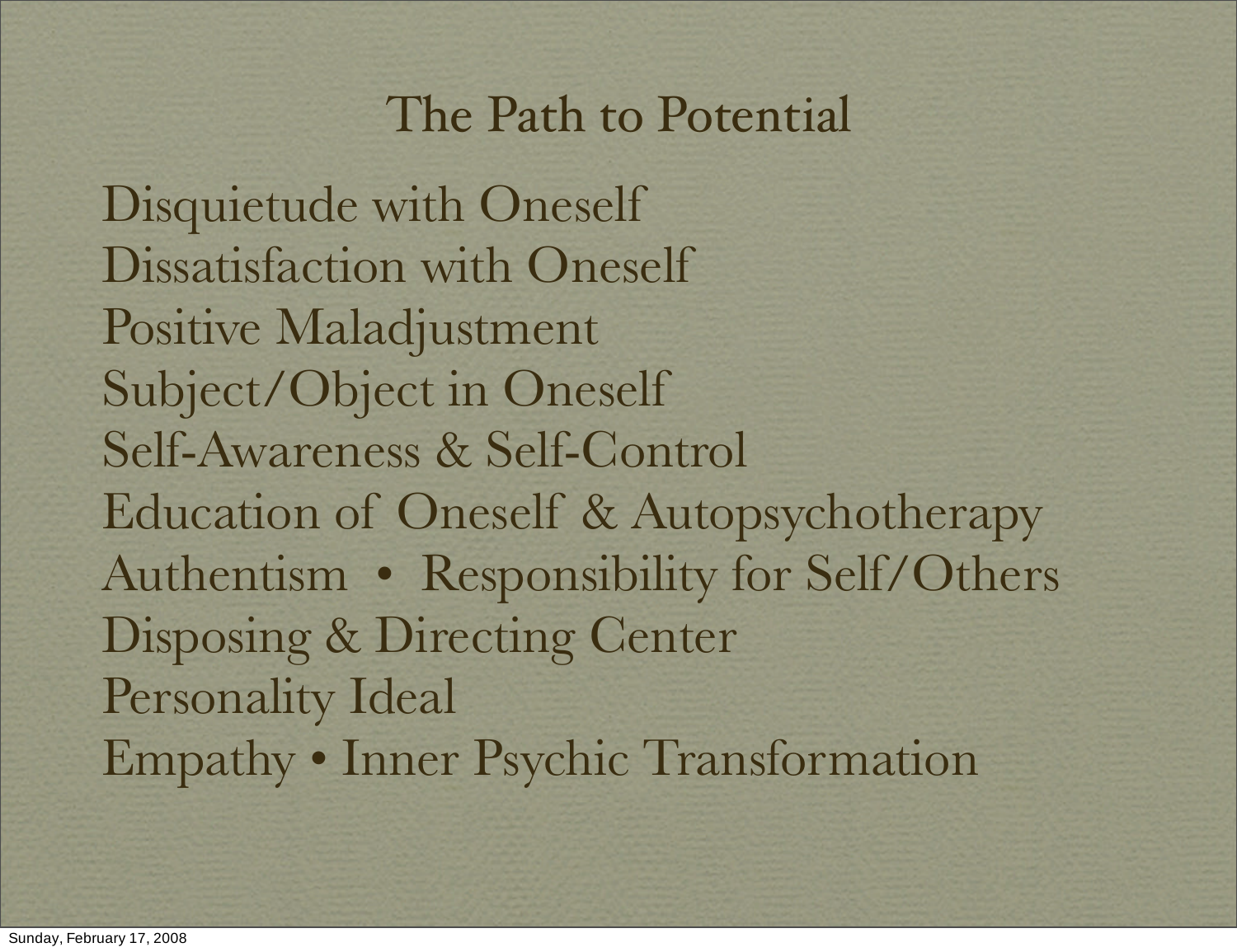"Overexcitabilities feed, enrich, empower, and amplify talent."

Michael Piechowski, PhD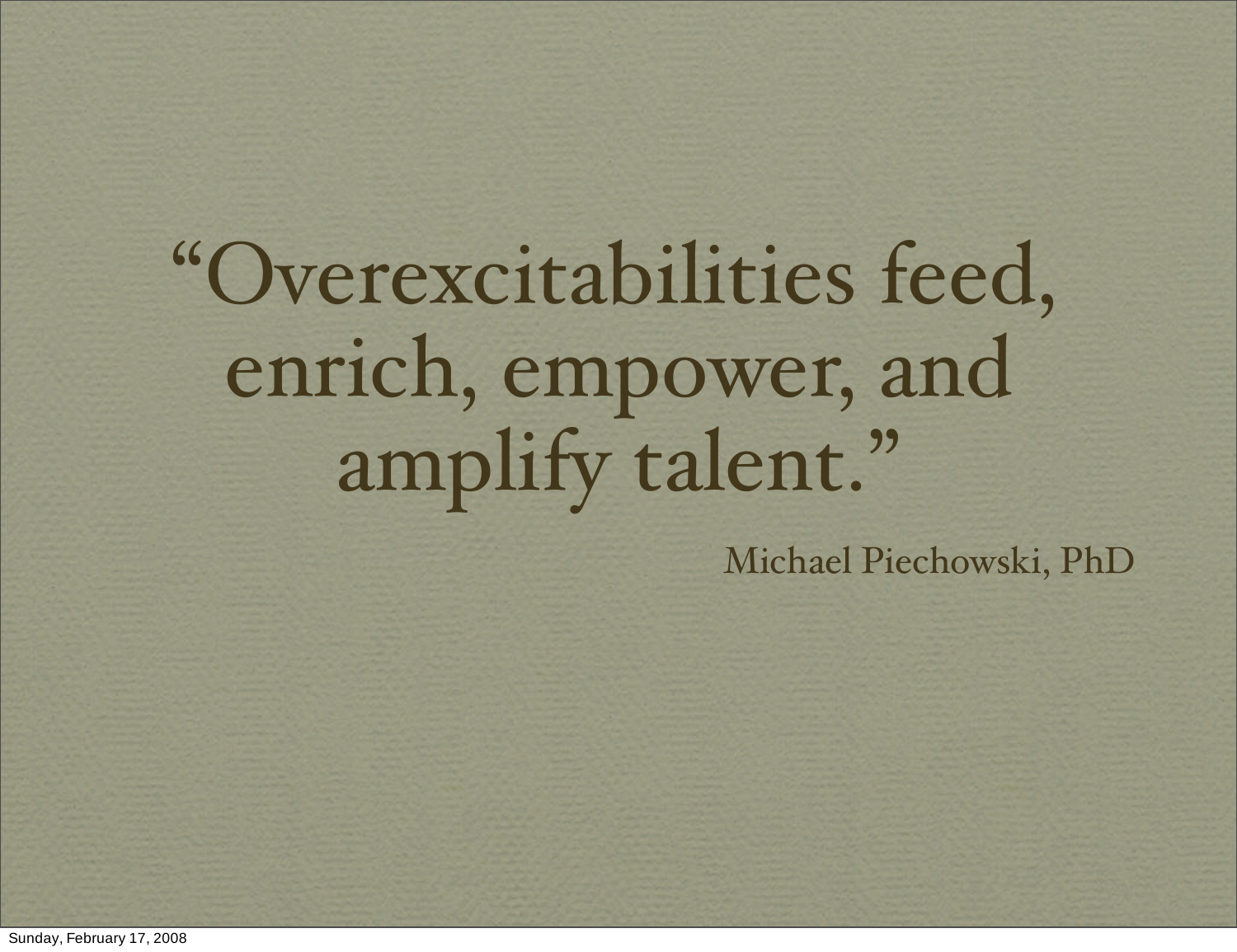#### Role *of* Overexcitabilities

• driving energy, commitment, persistence to support intellectual pursuits and achievement (motivation)

• clues to passion and talent •gives meaning and purpose to loneliness and suffering

•creates hope to pursue vocation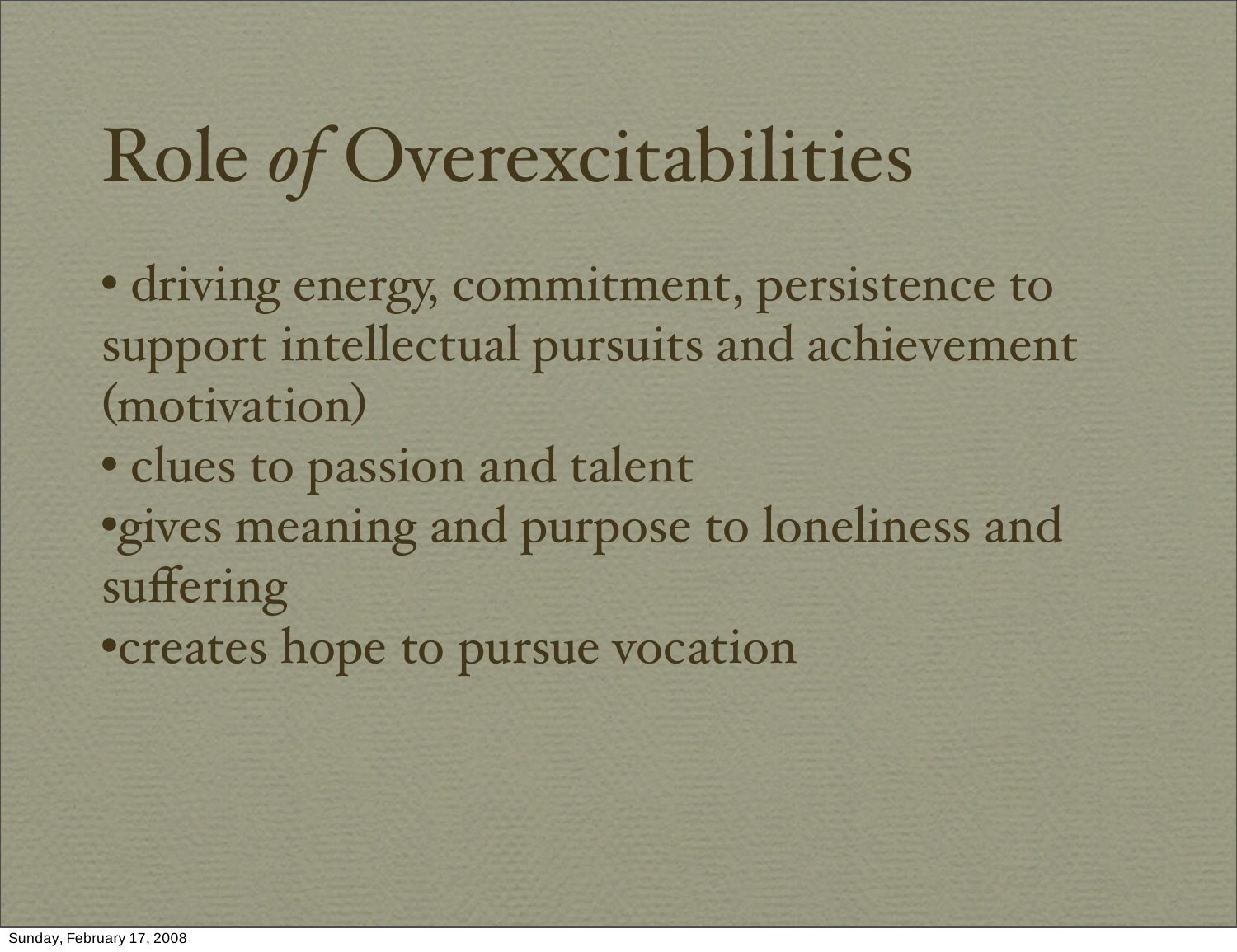"It is a strange gift, this birthright gift of self. Accepting it turns out to be even more demanding than attempting to become someone else. I have sometimes responded to that demand by ignoring the gift, or hiding it, or fleeing from it, or squandering it --and I think I am not alone.... We arrive in this world with birthright gifts--then we spend the first half of<br>our lives abandoning them or letting others disabuse us of them....

"Then--if we are awake, aware, and able to admit our loss--we spend the second half trying to recover and reclaim the gift we once possessed."

"Now I Become Myself" Parker Palmer excerpt from Let Your Life Speak: Listening to the Voice of Vocation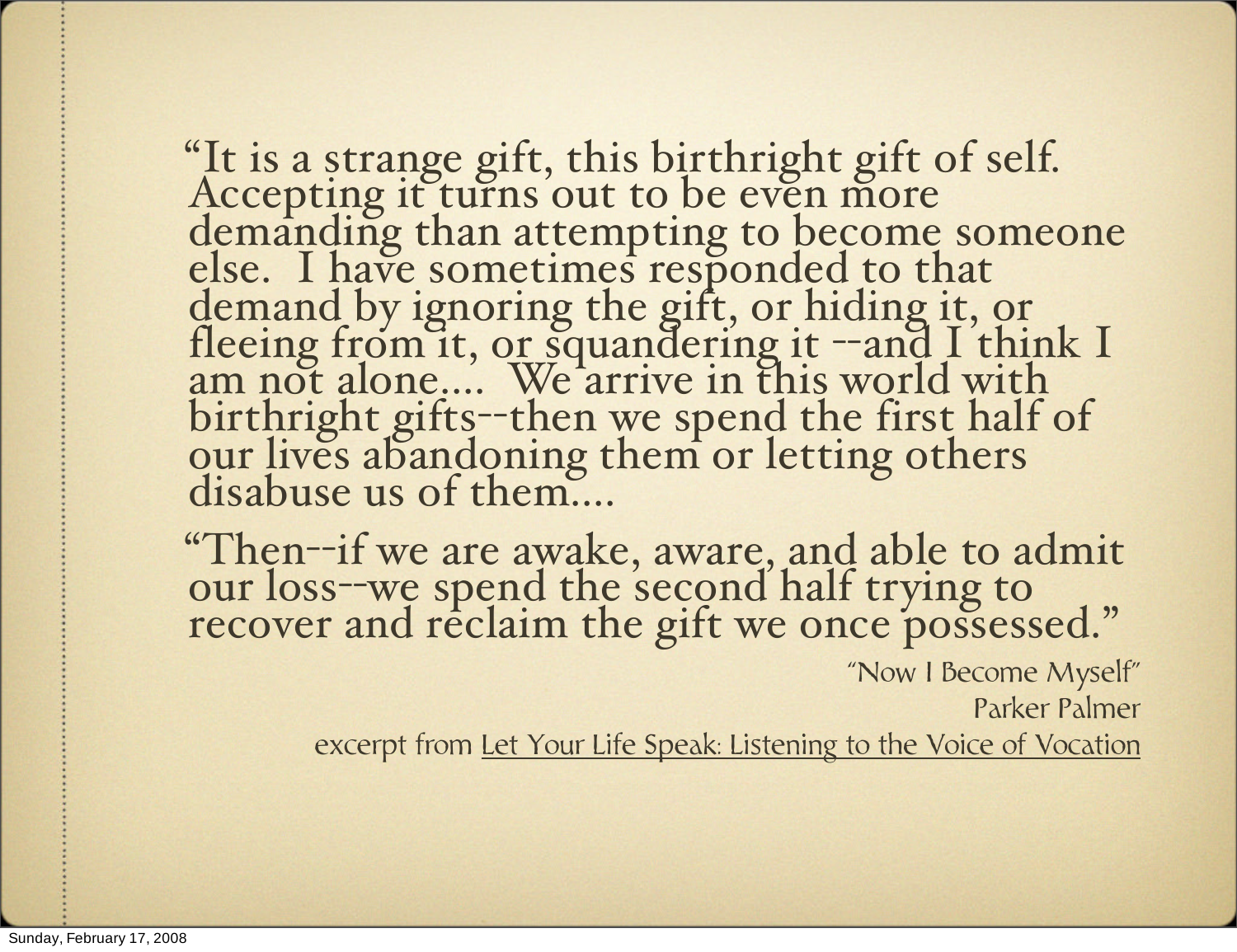# "If you are here unfaithfully with us, you are causing,

Rumi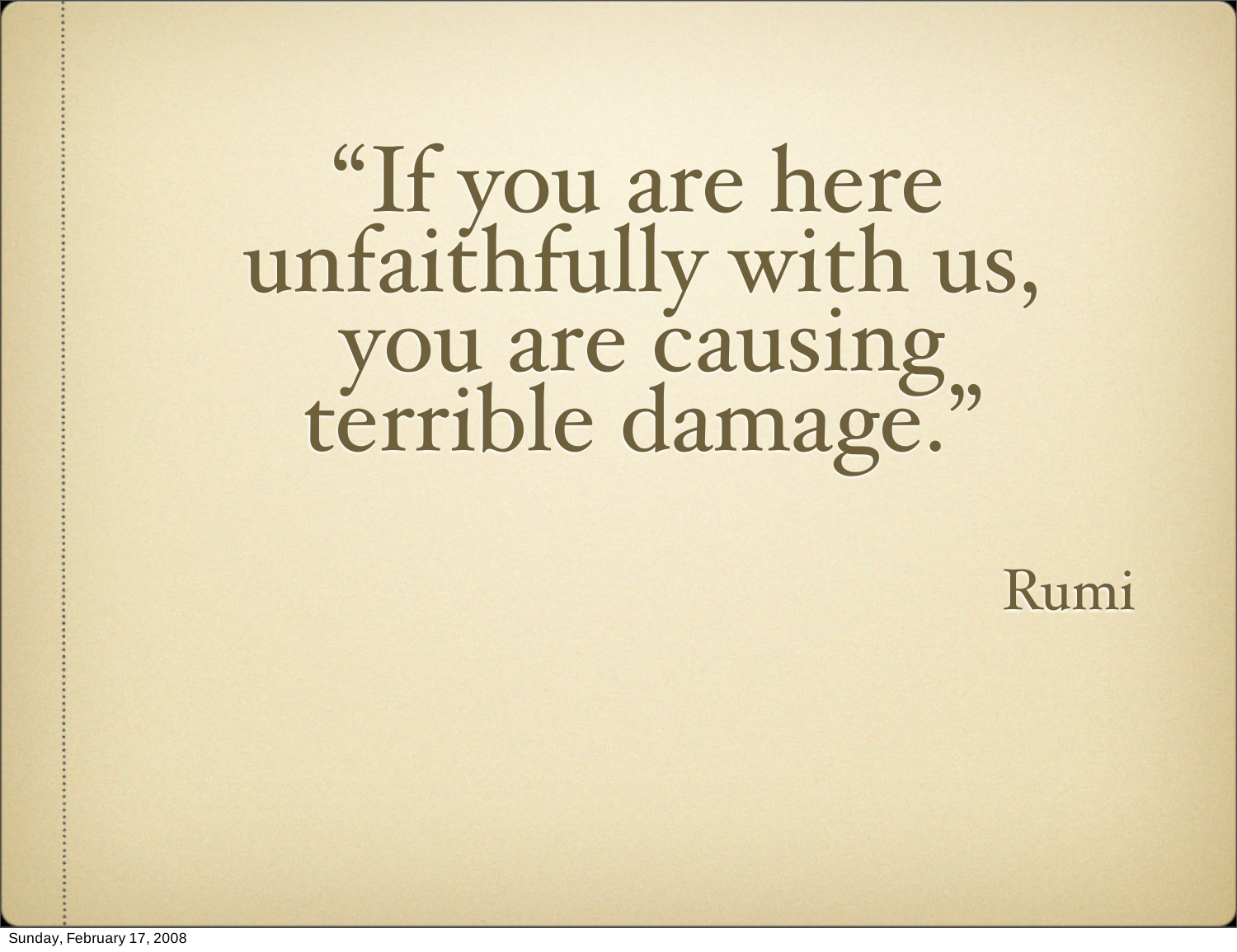#### "[Vocation is] the place where your deep gladness meets the world's deep need."

--Frederick Beuchner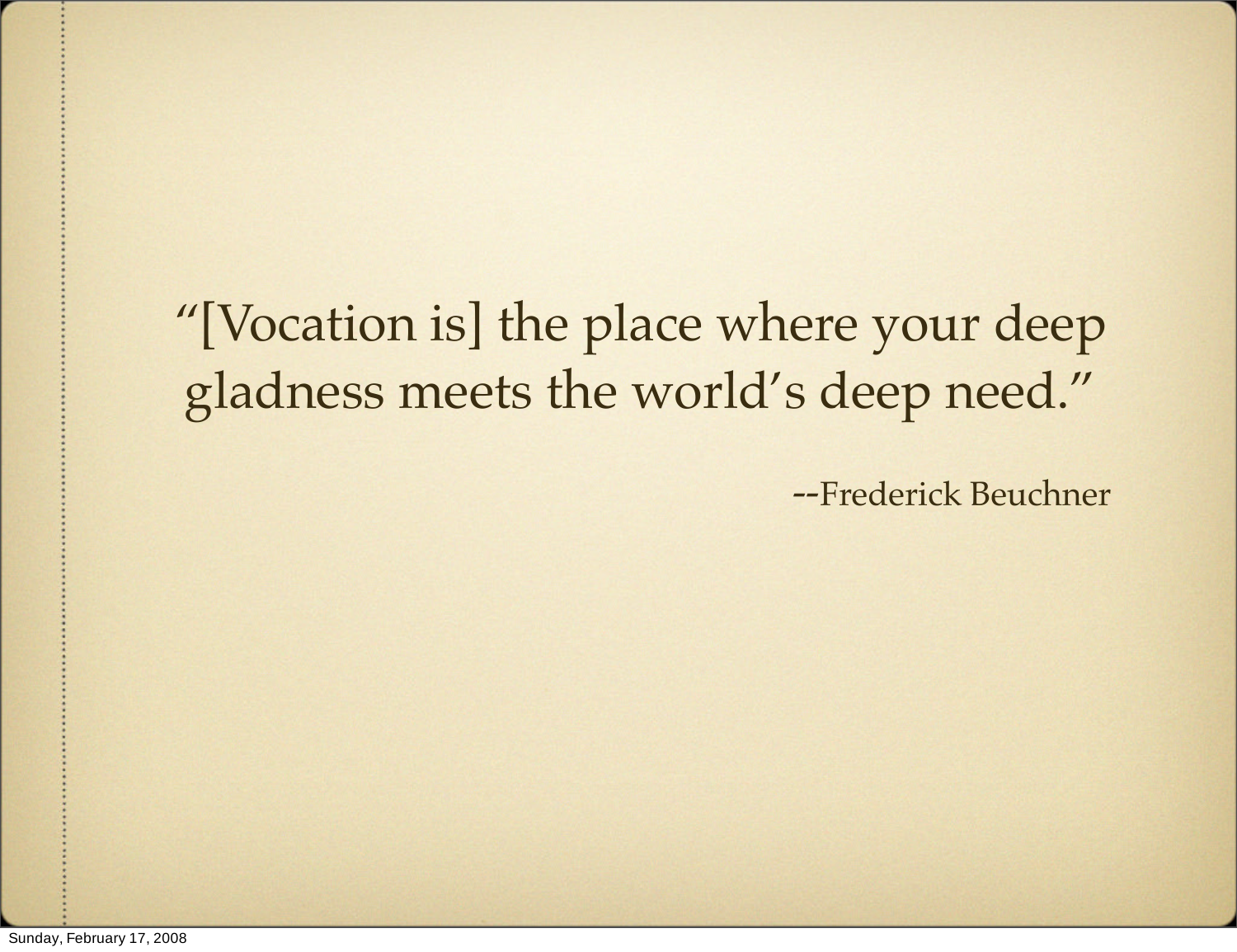"True vocation joins self to service. Vocation starts with the self and moves wisely toward needs of the world: it begins in the nature of the human self, in what brings the self joy, the deep joy of knowing that we are here on earth to be the gifts God created."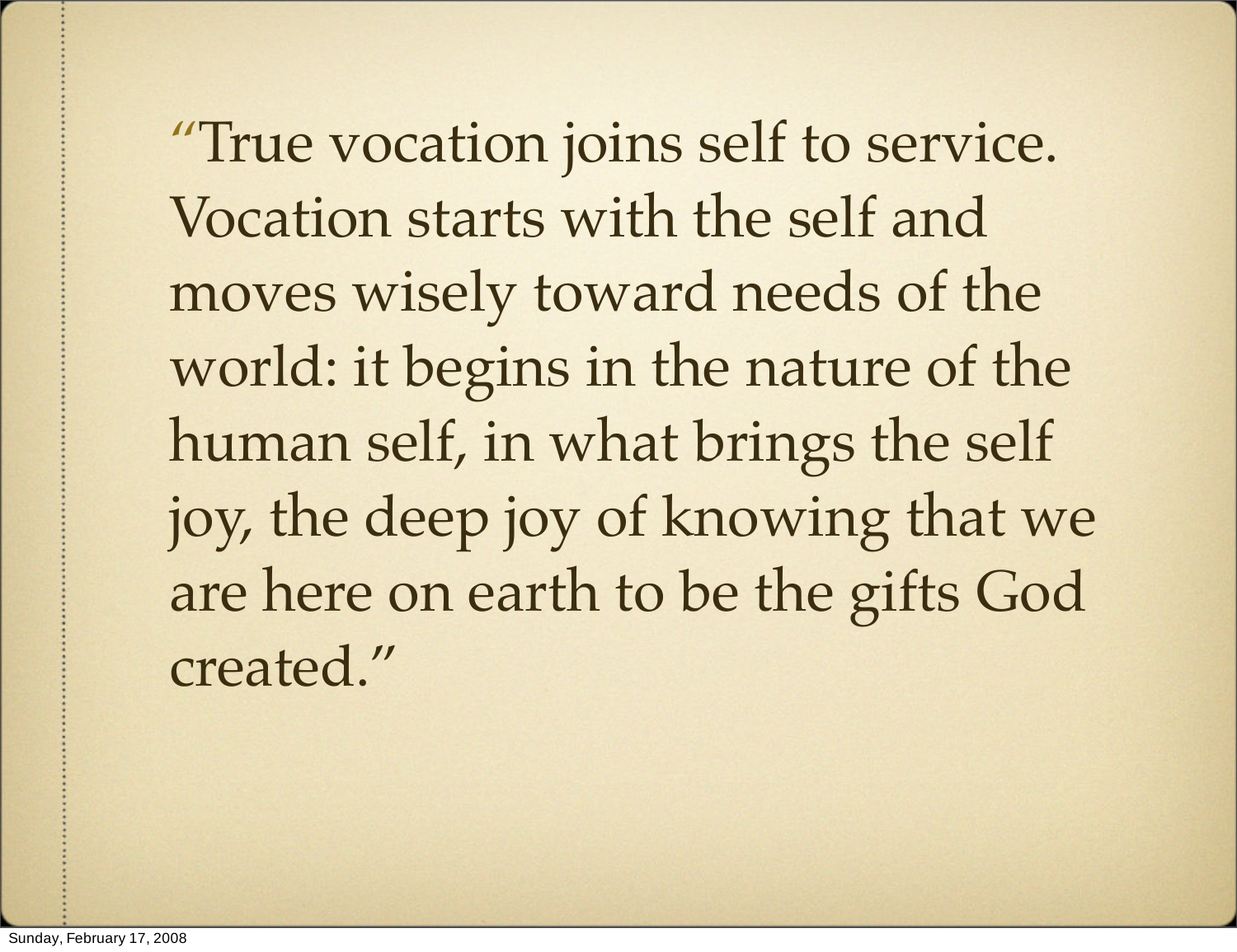"If we are unfaithful to true self, we will extract a price from others. We will make promises we cannot keep, build houses from flimsy stuff, conjure dreams that devolve into nightmares, and other people will suffer -- if we unfaithful to true self."

> Parker Palmer, doctorate in sociology, Quaker, spirituality of education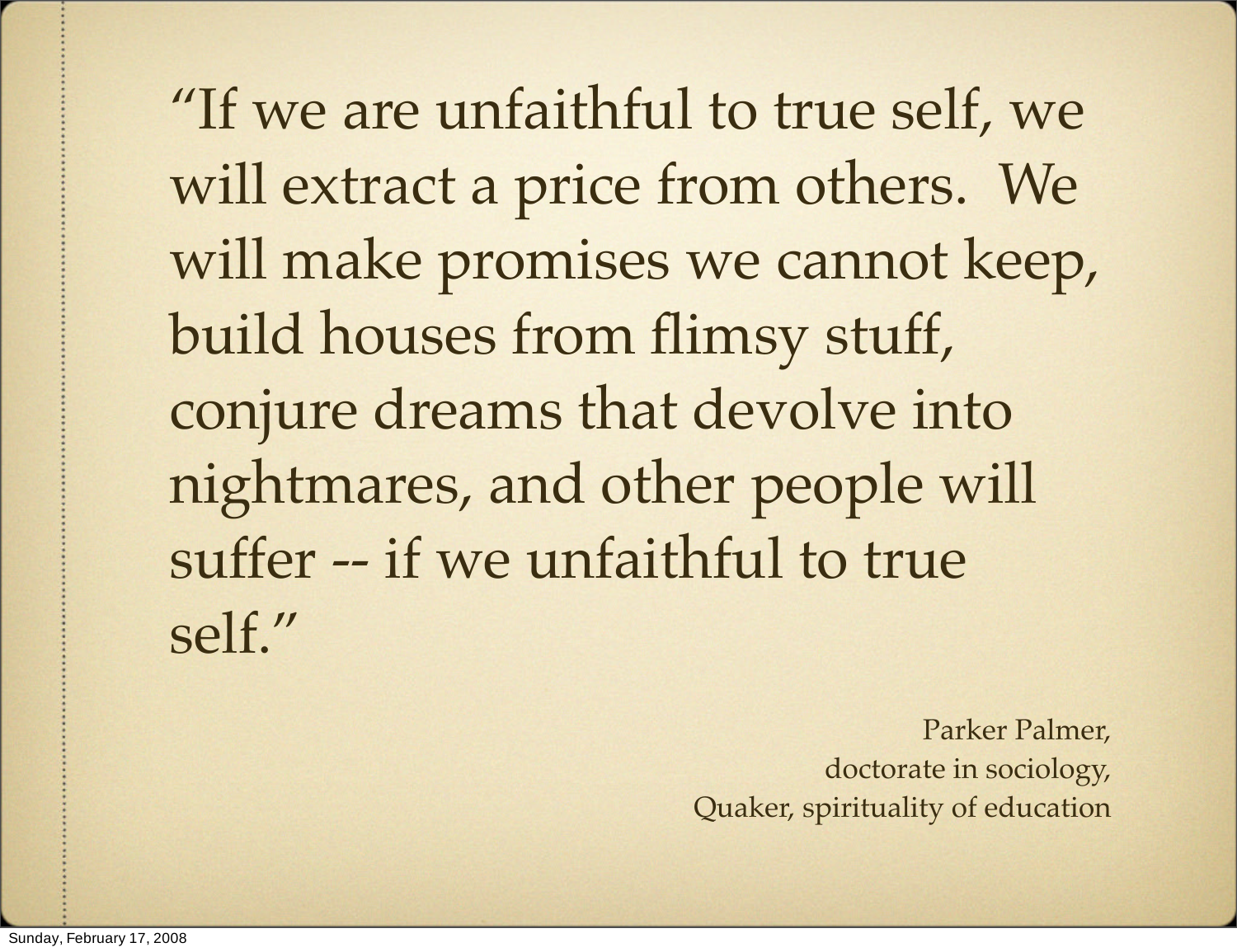### Psychomotor Strategies

- Build in time for verbal and physical activity before, during and after normal daily routines.
- Ensure these are acceptable and not too distracting to others.
- Provide time for spontaneity and freewheeling activities.
- Accept as a legitimate need.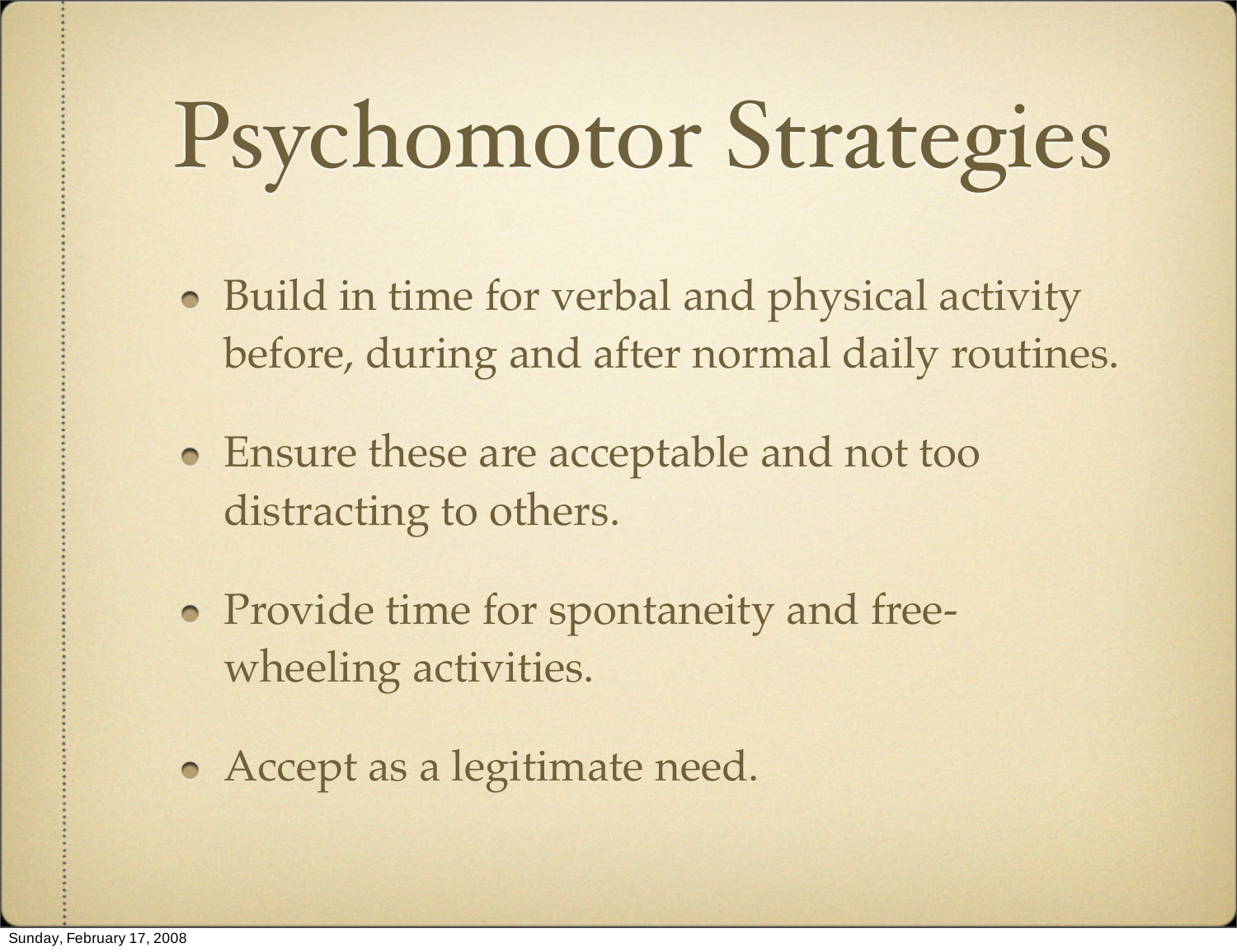### Sensual Strategies

- Whenever possible create an environment which limits offensive stimuli and provides comfort
- Provide appropriate opportunities for being in the limelight (skits, unexpected rewards)
- Create time to dwell in sensual, soothing environment (bubble bath, listen to rain, garden)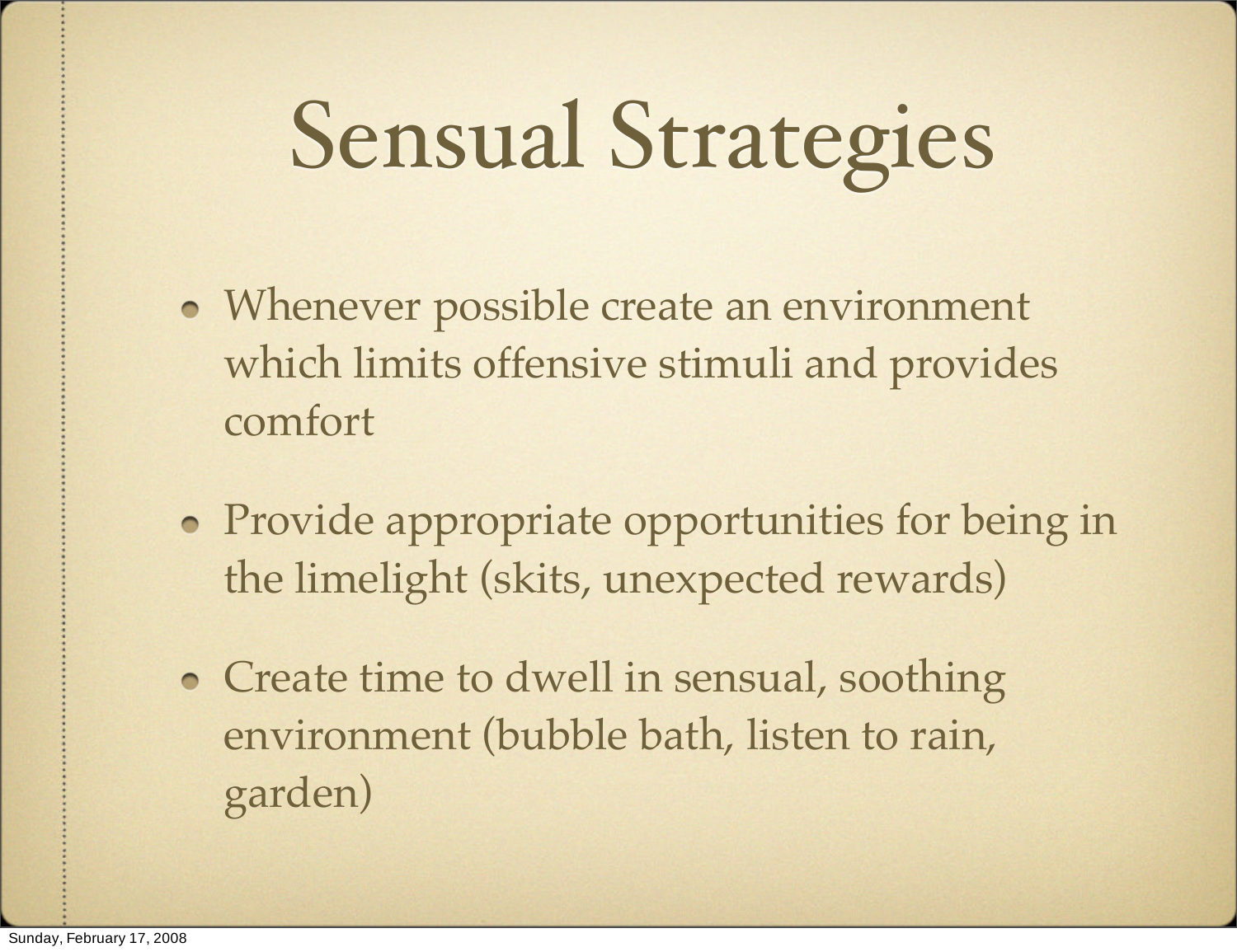### Intellectual Strategies

- Show how to find answers to questions and encourage them to analyze, synthesize and seek understanding.
- Suggest ways to act upon concerns of pain in the world
- Teach better ways of communicating their critiques and teach to empathize with those they are judging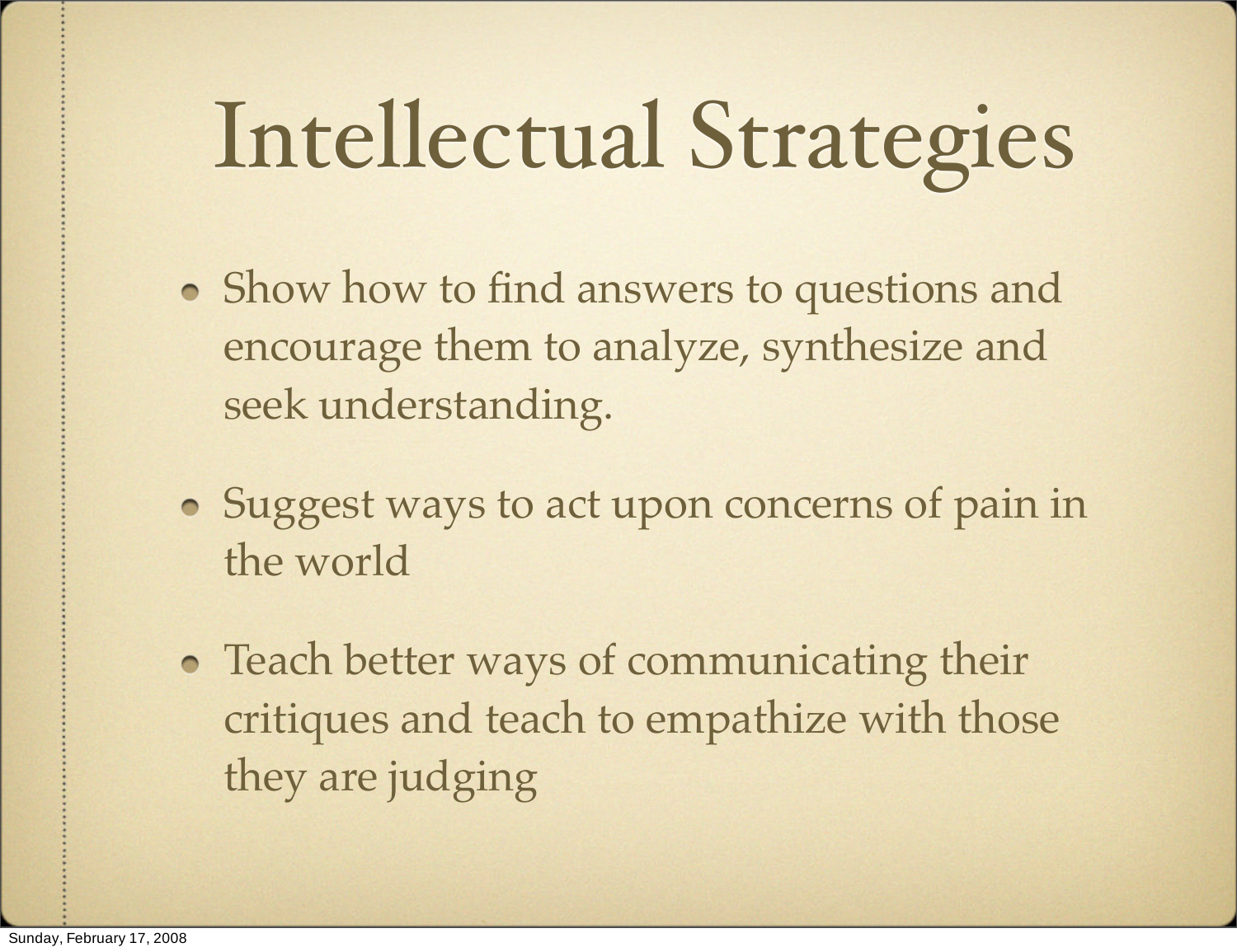### Imaginational Strategies

- Help them to separate fact from fiction
- Find ways to use imagination in real world as creative problem-solving
- Find modes to creatively express rich inner life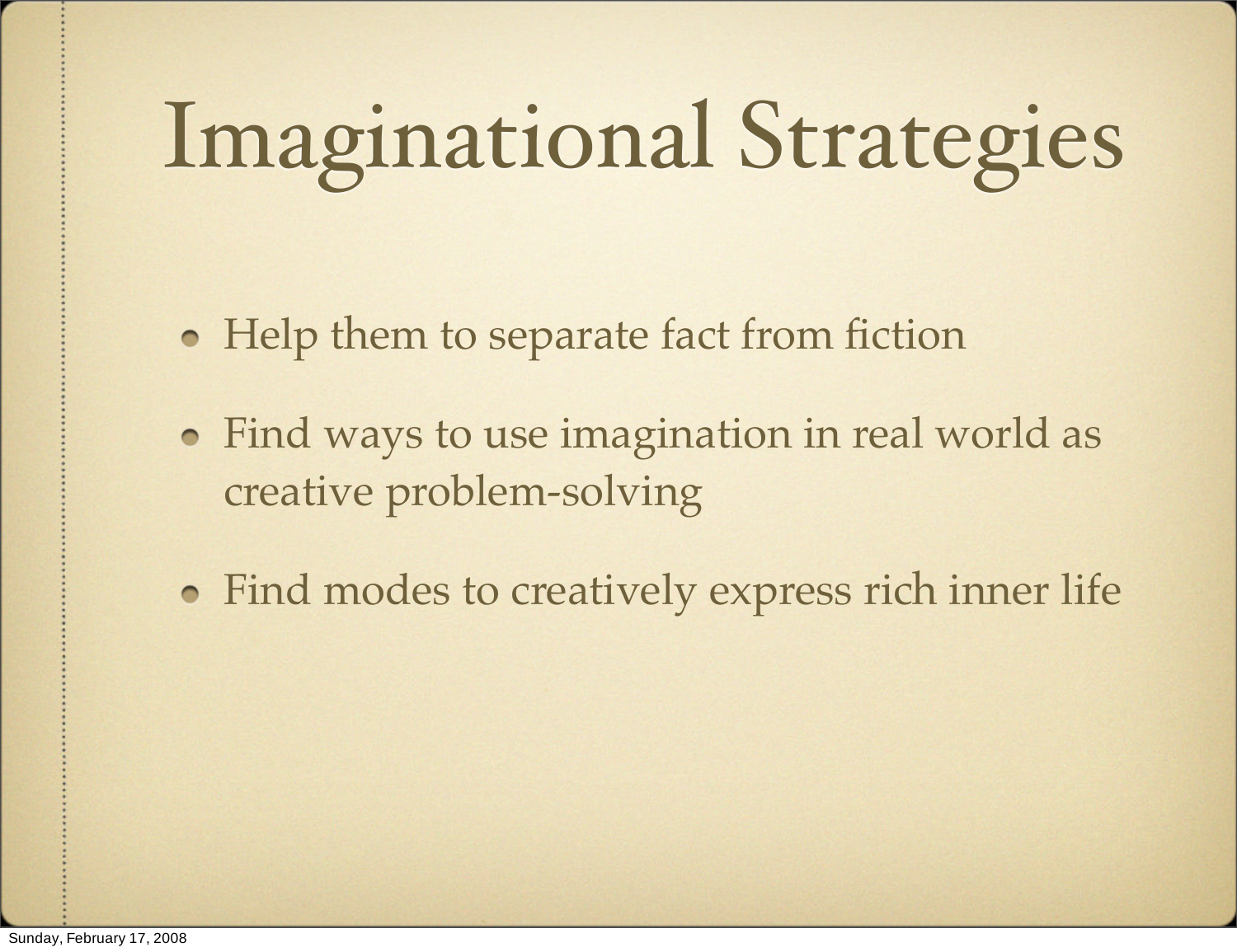### Emotional Strategies

- Give words to complexity and depth of emotion.
- Teach to anticipate their strong responses and prepare for them by recognizing warning signs.
- Embrace full intensity of emotion expressed with a calm, assertive presence.
	- Discuss emotions openly
	- Empathize accurately
	- Empathize first, problem-solve second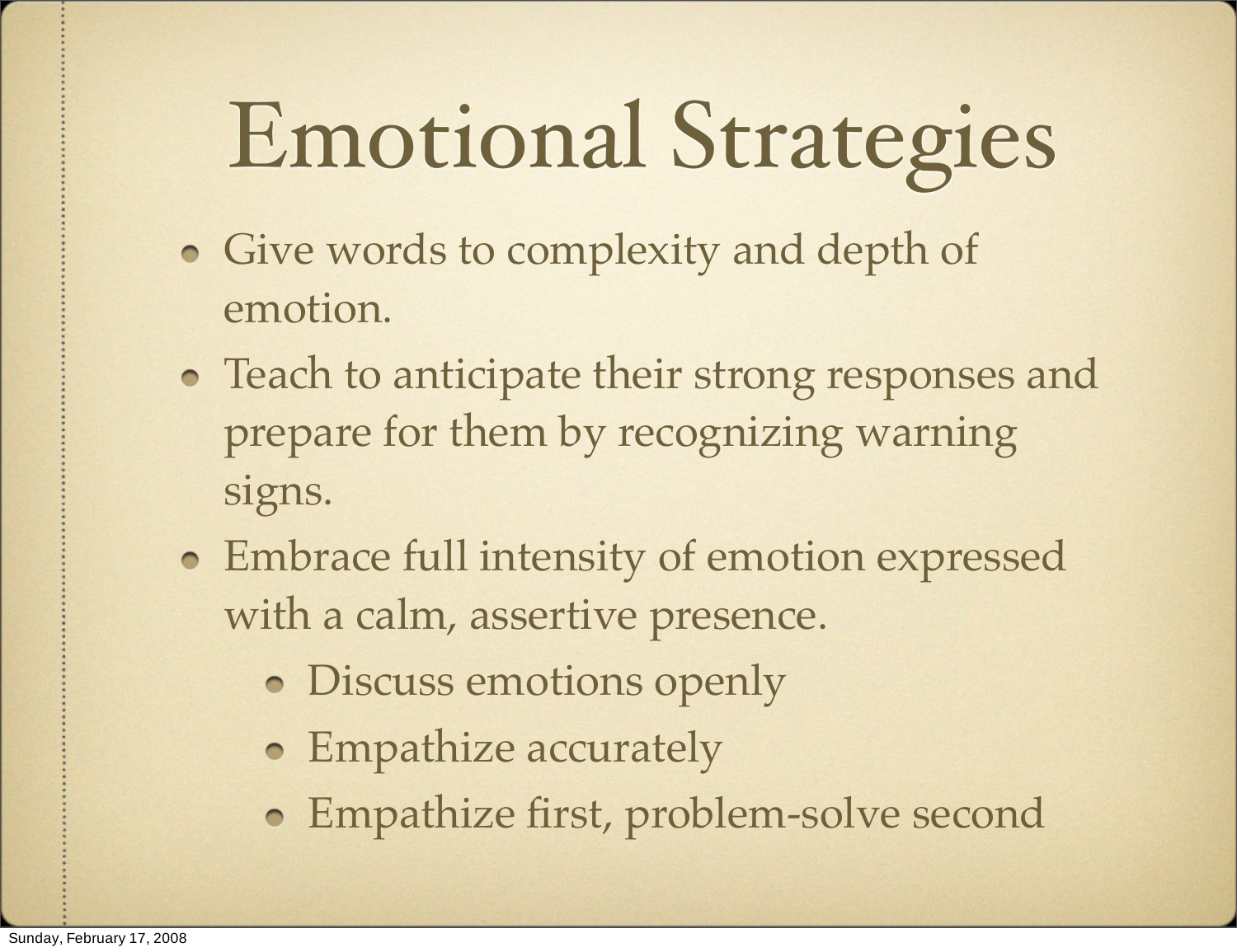Model calm & balance Validate giftedness Normalize experience Reframe & cherish uniqueness Take concerns seriously Bond generously Discipline consistently and fairly Reward effort more than outcome Admit mistakes Embrace humor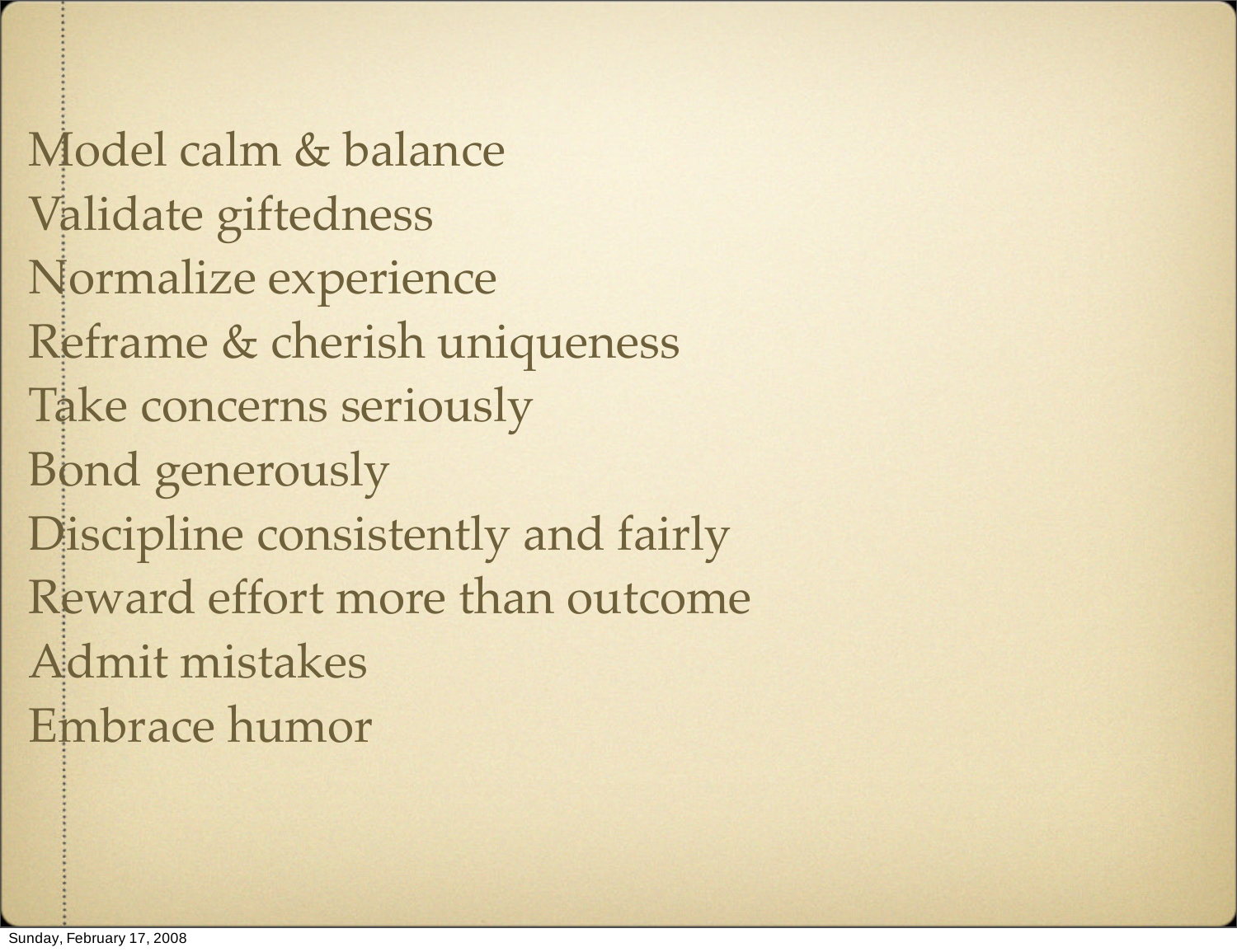Reduce stress Teach self-management Protect childhood Co-create sacred space Encourage passions and curiosity Act on convictions Be trustworthy Foster sense of family & community Balance needs with those of others Maintain healthy marriage/partnership